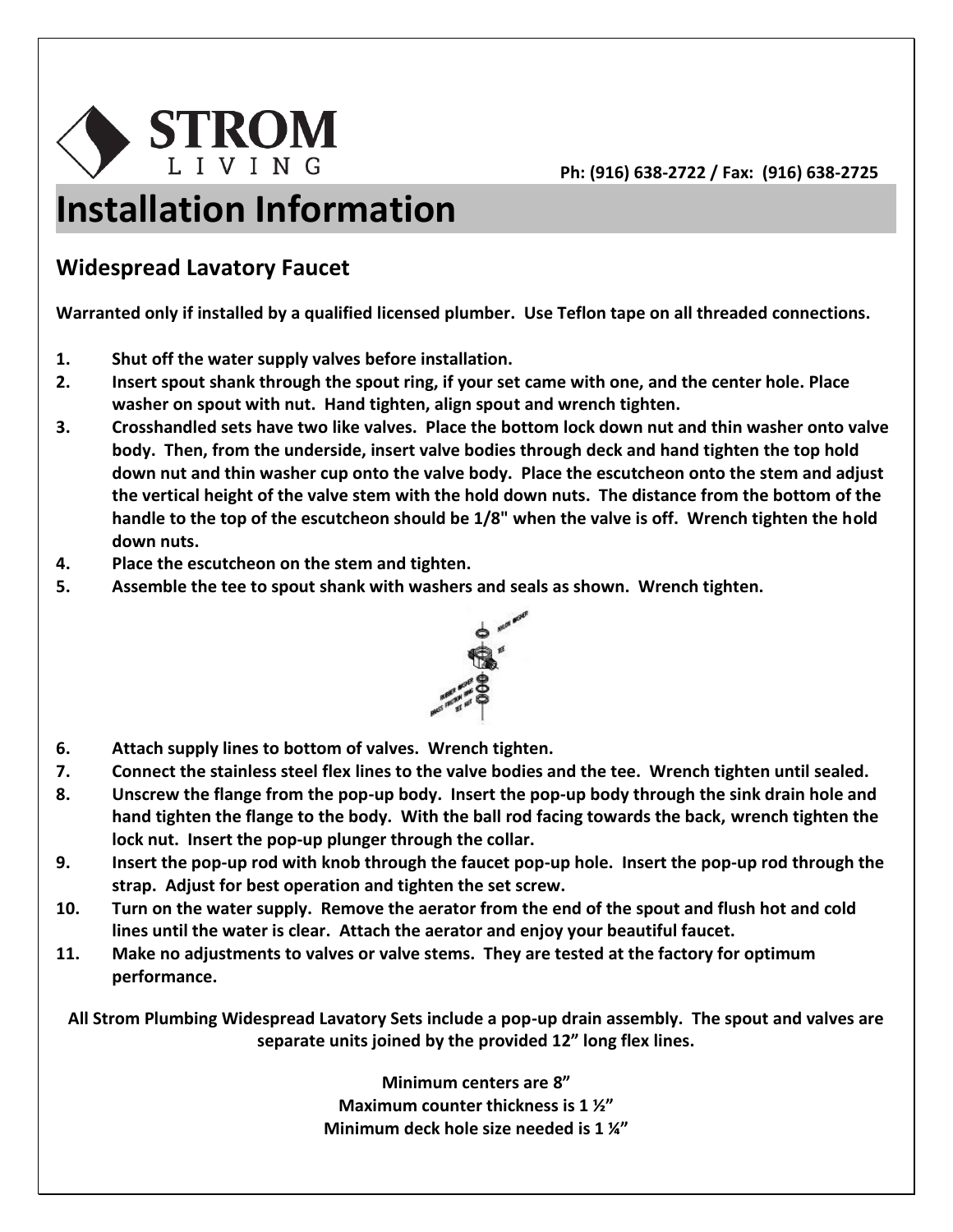|                            |                                                                                   |                     | <b>WIDESPREAD LAVATORY FAUCETS</b> |                 |                   |                         |  |
|----------------------------|-----------------------------------------------------------------------------------|---------------------|------------------------------------|-----------------|-------------------|-------------------------|--|
|                            | Minimum hole size for installation is 1 1/4". Maximum counter thickness is 1 1/2" |                     |                                    |                 |                   |                         |  |
|                            |                                                                                   |                     |                                    |                 | Escutcheon        |                         |  |
| <b>MISSISSIPPI</b>         | <b>Spout Extension</b>                                                            | <b>Spout Height</b> | <b>Spout Base</b>                  | <b>Esc</b>      | <b>Height</b>     | <b>Handle Length</b>    |  |
| <b>SERIES</b>              |                                                                                   |                     |                                    | <b>Diameter</b> |                   |                         |  |
| P0152<br>P0805             | 51/2"<br>51/2"                                                                    | 31/2"<br>31/2"      | 21/2"<br>21/2"                     | 27/8"<br>27/8"  | 17/8"<br>17/8"    | 31/4"<br>$2\sqrt{1/16}$ |  |
|                            |                                                                                   |                     |                                    |                 |                   |                         |  |
| P0981                      | 51/2"                                                                             | 31/2"               | 21/2"                              | 27/8"           | 17/8"             | 3"                      |  |
| <b>RIO GRANDE</b>          |                                                                                   |                     |                                    | Esc             | Escutcheon        |                         |  |
| <b>SERIES</b>              | <b>Spout Extension</b>                                                            | <b>Spout Height</b> | <b>Spout Base</b>                  | <b>Diameter</b> | <b>Height</b>     | <b>Handle Length</b>    |  |
| P0588                      | 71/2"                                                                             | 61/2"               | 21/4"                              | 21/2"           | 13/4"             | 3"                      |  |
| P0888                      | 71/2"                                                                             | 61/2"               | 21/4"                              | 21/2"           | 13/4"             | 31/8"                   |  |
| P <sub>1033</sub>          | 71/2"                                                                             | 61/2"               | 21/4"                              | 21/2"           | 13/4"             | 31/4"                   |  |
|                            |                                                                                   |                     |                                    |                 |                   |                         |  |
| <b>SACRAMENTO</b>          |                                                                                   |                     |                                    | <b>Esc</b>      | <b>Escutcheon</b> |                         |  |
| <b>SERIES</b>              | <b>Spout Extension</b>                                                            | <b>Spout Height</b> | <b>Spout Base</b>                  | <b>Diameter</b> | Height            | <b>Handle Length</b>    |  |
| P0104**                    | 5"                                                                                | 4 7/8"              | 2"12'1/2"                          | 21/4"           | 11/2"             | 4"                      |  |
| P0140**                    | 5"                                                                                | 4 7/8"              | $2"$ / 2 $1/2"$                    | 21/4"           | 11/2"             | 31/4"                   |  |
| P0188                      | 5"                                                                                | 4 7/8"              | $2"$ / 2 $1/2"$                    | 27/8"           | 13/4"             | 31/4"                   |  |
| P0188X                     | 5"                                                                                | 4 7/8"              | $2"$ / 2 1/2"                      | 27/8"           | 13/4"             | 31/4"                   |  |
| P0820**                    | 5"                                                                                | 4 7/8"              | $2"$ / 2 $1/2"$                    | 27/8"           | 13/4"             | 31/4"                   |  |
|                            |                                                                                   |                     |                                    |                 | <b>Escutcheon</b> |                         |  |
| <b>ST. LAWRENCE</b>        |                                                                                   |                     | <b>Spout Base</b>                  | Esc             | <b>Height</b>     | <b>Handle Length</b>    |  |
| <b>SERIES</b>              | <b>Spout Extension</b>                                                            | <b>Spout Height</b> |                                    | <b>Diameter</b> |                   |                         |  |
| P0345                      | 4 1/2"                                                                            | 4 1/2"              | 23/4"                              | 2 3/4"          | 2"                | 31/4"                   |  |
| P0346                      | 4 1/2"                                                                            | 4 1/2"              | 23/4"                              | 23/4"           | 2 <sup>n</sup>    | 27/8"                   |  |
| P0347                      | 4 1/2"                                                                            | 4 1/2"              | 23/4"                              | 23/4"           | $\overline{2}$ "  | 21/2"                   |  |
| P <sub>1008</sub>          | 4"                                                                                | 12"                 | 23/8"                              | 2 3/4"          | $\overline{2}$ "  | 4"                      |  |
| <b>THAMES SERIES</b>       |                                                                                   |                     |                                    | Esc             | Escutcheon        |                         |  |
|                            | <b>Spout Extension</b>                                                            | <b>Spout Height</b> | <b>Spout Base</b>                  | <b>Diameter</b> | <b>Height</b>     | <b>Handle Length</b>    |  |
| P0376                      | 51/2"                                                                             | 4"                  | 23/4"                              | 21/2"           | 13/4"             | 31/4"                   |  |
| P0377                      | 51/2"                                                                             | 4"                  | 23/4"                              | 21/2"           | 13/4"             | 31/2"                   |  |
| P0378                      | 5 1/2"                                                                            | 4"                  | 23/4"                              | 21/2"           | 13/4"             | 31/8"                   |  |
| P0821                      | 51/2"                                                                             | $\overline{A}^n$    | 23/4"                              | 21/2"           | 13/4"             | 3"                      |  |
|                            |                                                                                   |                     |                                    |                 |                   |                         |  |
| **Includes 7/8" spout ring |                                                                                   |                     |                                    |                 |                   |                         |  |
|                            |                                                                                   |                     |                                    |                 |                   |                         |  |